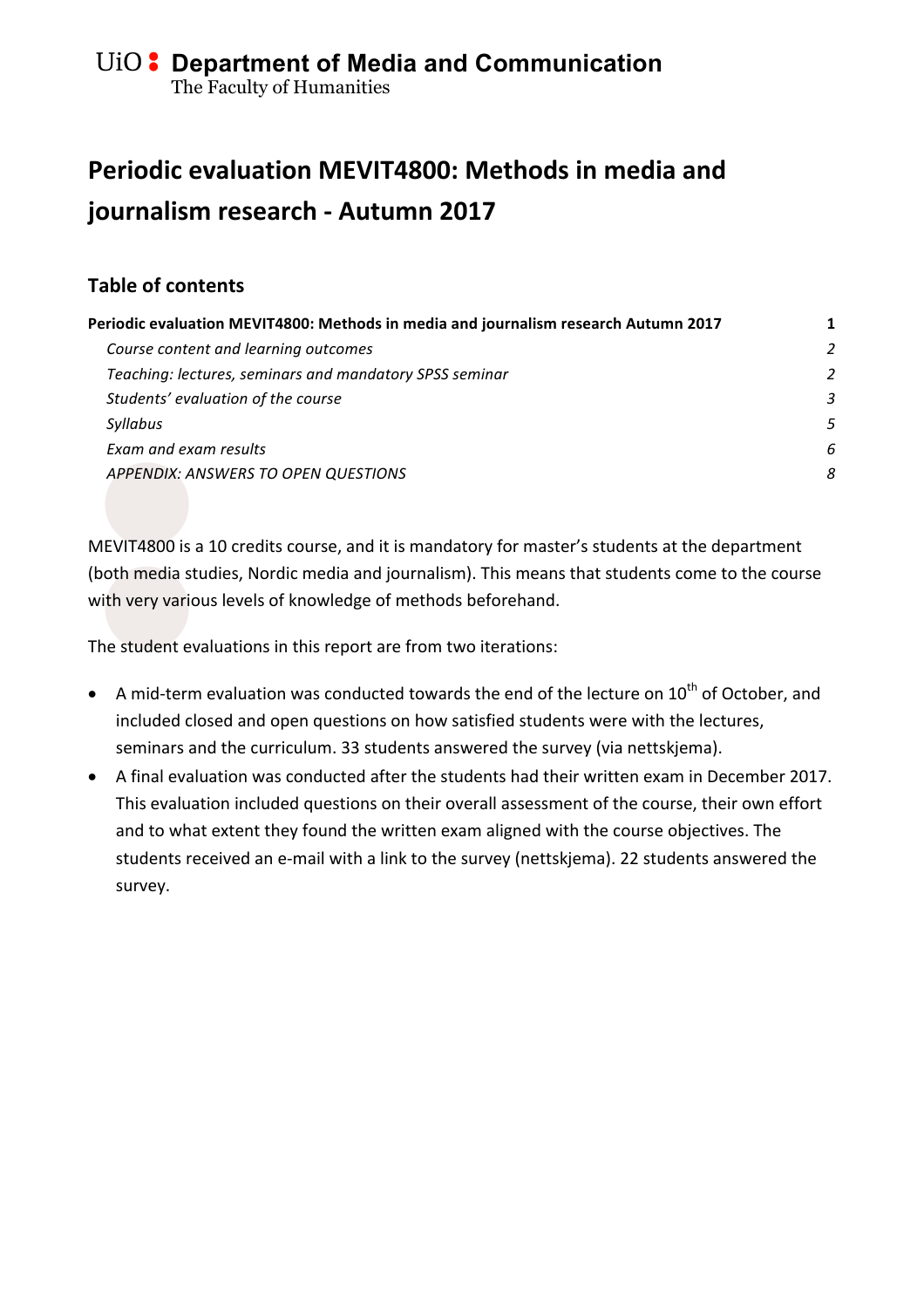

## **Course content and learning outcomes**

MEVIT4800 is presented as follows in the course description:

**Course content:** This course presents methods that are central to empirical research in media and communication research and in journalism research.

These methods include research interviews, document-analysis, content-analysis, surveys and introductory statistics. A central aim is to increase students' understanding of the choices involved throughout a research process, including assessing what methods are appropriate for different research purposes.

### **Learning outcome:** Students will

- be able to critically evaluate and assess existing empirical research
- be able to design and conduct their own scientific investigations within media and journalism research
- be able to discuss methodological issues critically
- be able to analyse different types of data
- enhance their understanding of the scientific process, including the relation between theory and empirical evidence

## Teaching: lectures, seminars and mandatory SPSS seminar

Since the last periodic evaluation in 2013, MEVIT4800 has been redesigned with a clearer focus on methods rather than perspectives in media research. The course has also strengthened its focus on quantitative methods and statistics.

Teaching was organized in three parts: lectures, seminars and an SPSS course. This structure was introduced by the previous course-responsible Audun Beyer.

Lectures and seminars were given by Archetti (three lectures, two seminars), and Lüders (four lectures, four seminars, and two weeks of SPSS-seminar). Archetti covered qualitative methods and Lüders quantitative methods (see Tables 1 and 2).

| MEVIT4800 autumn 2017 - Lectures |                                            |                   |  |  |
|----------------------------------|--------------------------------------------|-------------------|--|--|
| 29/8                             | Introductory lecture - Theory/methods/data | Marika Lüders     |  |  |
| 5/9                              | Research basics and document analysis      | Cristina Archetti |  |  |
| 19/9                             | <b>Interviews</b>                          | Cristina Archetti |  |  |
| 26/9                             | Doing research in practice                 | Cristina Archetti |  |  |
| 03/10                            | Survey design and statistics #1            | Marika Lüders     |  |  |

*Table 1: Overview of lectures*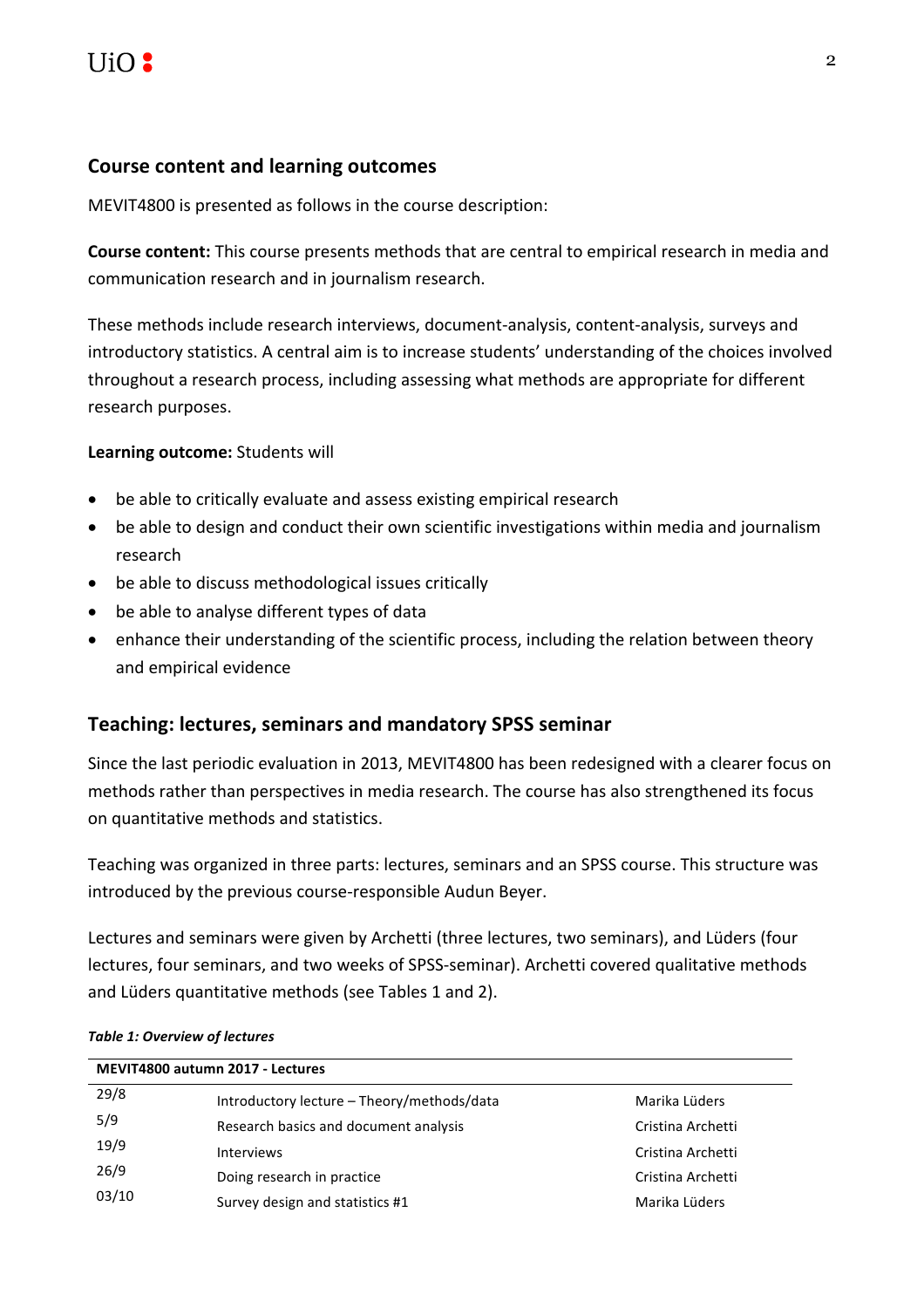

| 10/10 | Content analysis | Marika Lüders |
|-------|------------------|---------------|
| 31/10 | Statistics #2:   | Marika Lüders |

#### **Table 2: Overview of seminars.**

| MEVIT4800 autumn 2017 - Seminars |                                           |                   |  |  |  |
|----------------------------------|-------------------------------------------|-------------------|--|--|--|
| 30/8                             | Seminar - Theory/methods/data             | Marika Lüders     |  |  |  |
| 6/9                              | Seminar - Document analysis               | Cristina Archetti |  |  |  |
| 27/9                             | Seminar - Doing research in practice      | Cristina Archetti |  |  |  |
| 04/10                            | Seminar – Survey design and statistics #1 | Marika Lüders     |  |  |  |
| 11/10                            | Seminar - Content analysis                | Marika Lüders     |  |  |  |
| 01/11                            | Seminar - Statistics #2:                  | Marika Lüders     |  |  |  |
| Week 45                          | SPSS-seminar*                             | Marika Lüders     |  |  |  |
| Week 46                          | SPSS-seminar*                             | Marika Lüders     |  |  |  |

\*For the SPSS-seminar, students were grouped in five, and each group participated for two full days (one day in week 45 and one day in week 46).

## Students' evaluation of the course

Most students report to be satisfied or very satisfied with the lectures and seminars, yet with a sizeable number of students who report to be neither dissatisfied nor satisfied (see Table 3).

|                                          | Very<br>dissatis. | <b>Dissatisfied</b> | Neither/<br>nor | Satisfied | Very<br>satisfied |
|------------------------------------------|-------------------|---------------------|-----------------|-----------|-------------------|
| How satisfied how you been with Cristina | $\Omega$          | 3                   | 12              | 13        | 5                 |
| Archetti's lectures?                     | 0%                | 9,1%                | 36,4%           | 39,4%     | 15,2%             |
| How satisfied how you been with Cristina | 1                 | 5                   | 10              | 11        | 6                 |
| Archetti's seminars?                     | 3%                | 15,2%               | 30,3%           | 33,3%     | 18,2%             |
| How satisfied how you been with Marika   | $\Omega$          | 4                   | 8               | 15        | 5                 |
| Lüders' lectures?                        | 0%                | 12,5%               | 25%             | 46,9%     | 15,6%             |
| How satisfied how you been with Marika   | $\Omega$          | 3                   | 9               | 17        | 4                 |
| Lüders' seminars?                        | 0%                | 9.1%                | 27,3%           | 51,5%     | 12.1%             |

Table 3: From mid-term evaluation, conducted when 6 out of 7 lectures had been given. N=33

The students' answers to the open questions are included in the Appendix. Critical comments and suggestions for improvement primarily concern time and scope issues. The course covers a lot of ground, and several students comment that lectures and seminars include too much, are too heavy and can be experienced as too rushed. This is a valid point, and there is a need for one more lecture and seminar in the course.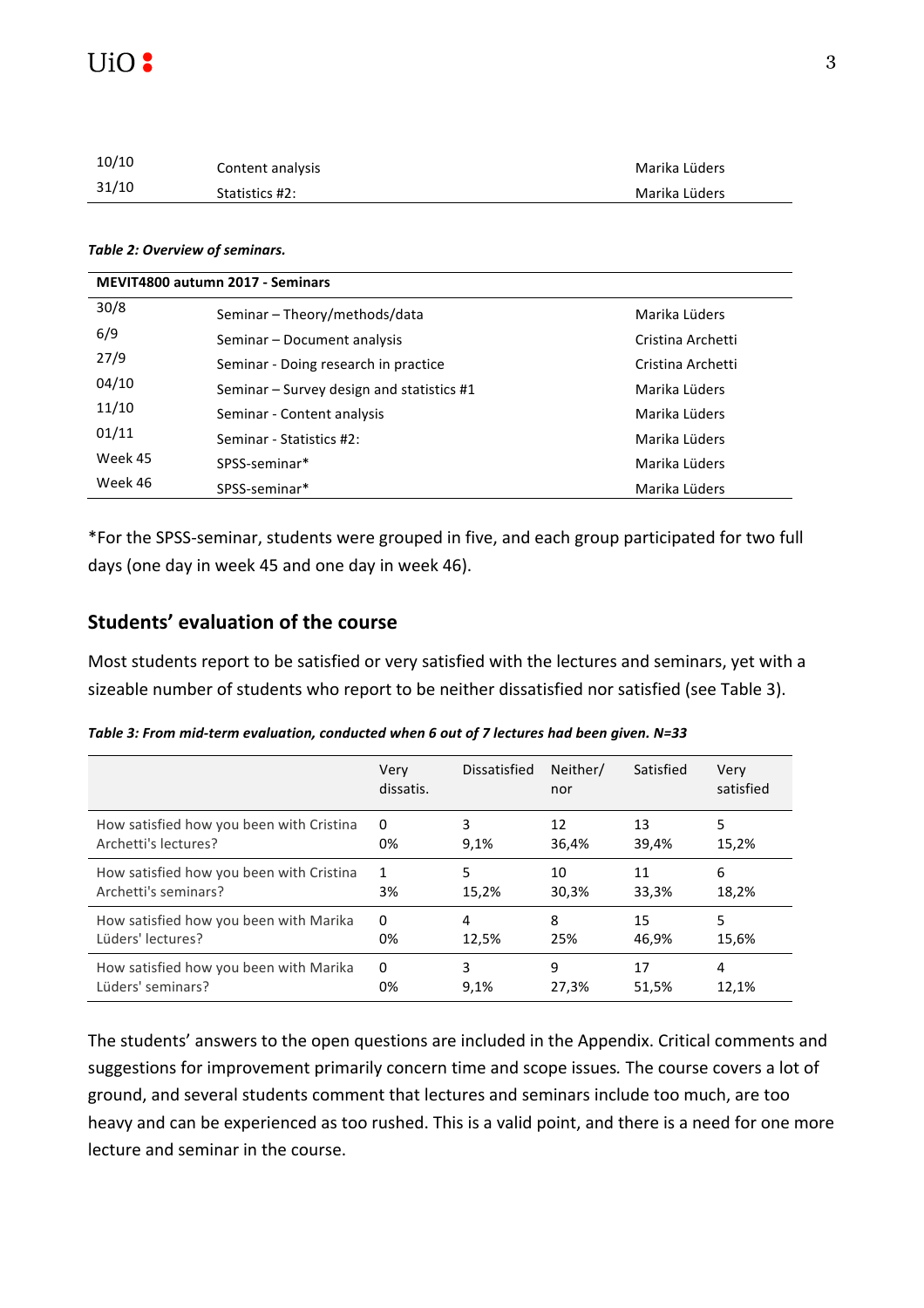The students who completed the final evaluation were however more critical, particularly in terms of how well the teaching covered the course content, and how well the exam was aligned with major course objectives (see Table 4).

|                                          | Compl.<br>disagree | <b>Disagree</b> | Neither/<br>nor | Agree      | Compl.<br>agree |
|------------------------------------------|--------------------|-----------------|-----------------|------------|-----------------|
| The course has clearly stated learning   | 3                  | 4               | 2               | 11         | 2               |
| objectives                               | 13,6%              | 18,2%           | 9,1%            | 50%        | 9,1%            |
| The teaching covered the course content  | 1                  | 5               | 9               | 5          | 4,8%            |
| in a good way                            | 4.8%               | 23,8%           | 42.9%           | 23,8%      |                 |
| I put much effort into this course       | 4,5%               | 0<br>0%         | 31,8%           | 8<br>36,4% | 6<br>27,3%      |
| The exam was well aligned with the major | 3                  | 7               | 5               | 6          | 4,5%            |
| course objectives                        | 13.6%              | 31.8%           | 22.7%           | 27.3%      |                 |

Table 4: From final evaluation, completed after all teaching and after written exam. N=22

Dissatisfaction with the exam relates partly to students being informed that research ethics would not be included in the exam (as it was included in MEVIT/JOUR4000 instead). One of the tasks given on the exam concerned conducting research interviews with children, minorities and elites, and refers to the first few pages of chapter eight in Brinkman and Kvale. Whereas research ethics is relevant, it is not the primary focus when Brinkman and Kvale discuss issues pertaining to these types of interview subjects. Although many students were not happy with the exam, most students did well on the exam (see Figure 1, page 7).

The SPSS-seminar is a very useful addition to MEVIT4800. The students worked with a real data set (in 2017 with a data-set from PEW Research Centre), and completed basic statistics tasks using SPSS. The report was submitted as a mandatory activity, that they needed to pass to take the final written exam.

The main benefit in terms of learning outcomes is how working with a set of tasks and SPSS provides students with both a better understanding of statistics concepts (e.g. variables, measurement levels, central tendencies, correlation coefficients), how to present and make sense of data using appropriate frequency tables and graphs, and learning the very basics of SPSS.

Most students found the SPSS-seminar useful (see Table 5).

### Table 5: From final evaluation, completed after all teaching and after written exam. N=22

|                                   | Compl.<br>disagree | <b>Disagree</b> | Neither/<br>nor | Agree       | Compl.<br>agree |
|-----------------------------------|--------------------|-----------------|-----------------|-------------|-----------------|
| The SPSS seminar was well planned | 4.5%               | 4,5%            | 0%              | 13<br>59.1% | 31,8%           |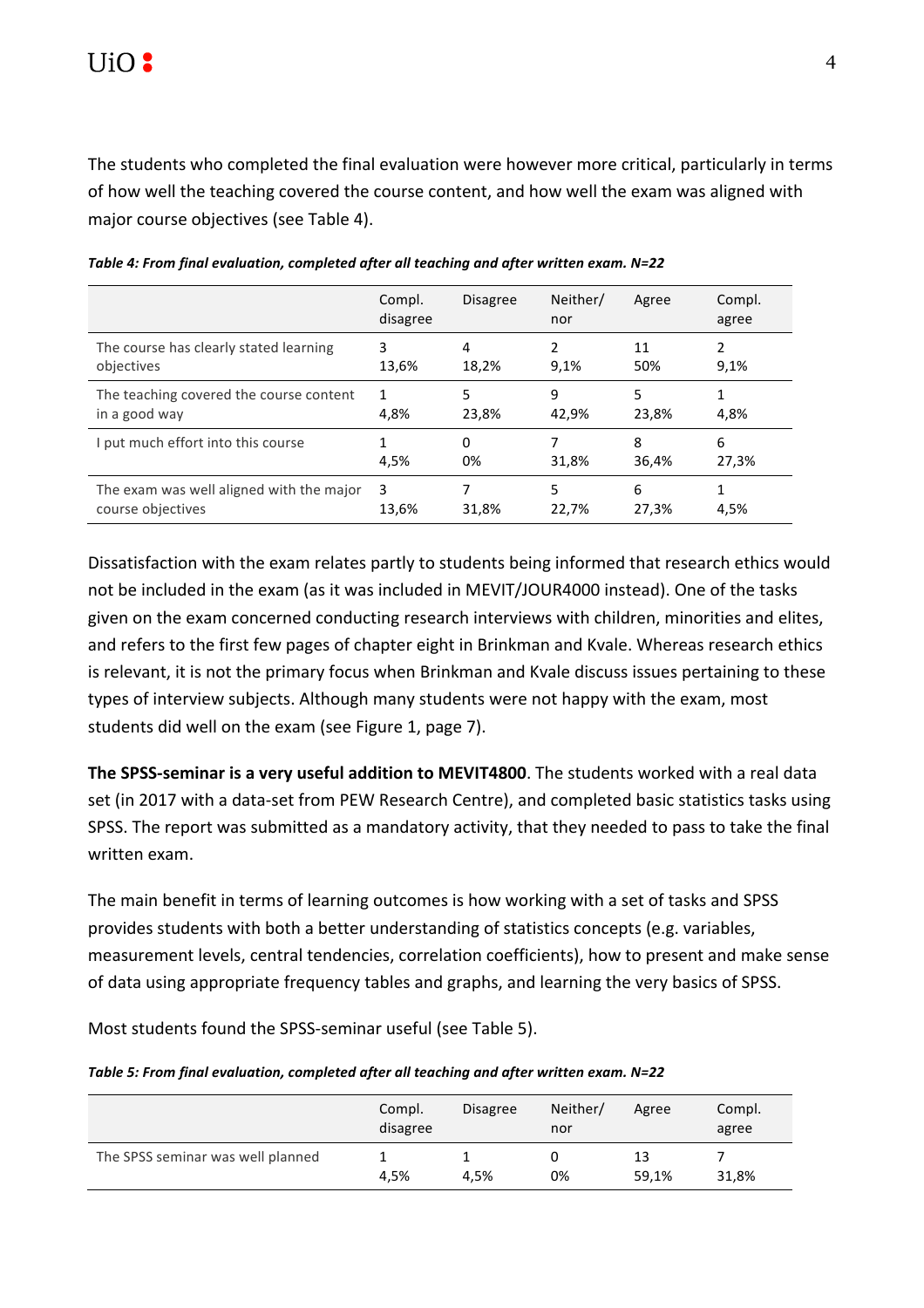

| The SPSS seminar gave me a better<br>understanding of statistics | 4.5% | 4.5%  | 22.7% | 10<br>45.5% | 27.3% |
|------------------------------------------------------------------|------|-------|-------|-------------|-------|
| The SPSS seminar is a necessary part of<br>MEVIT4800             | 4.5% | 22.7% | 9.1%  | 31.8%       | 36.4% |

## **Syllabus**

The syllabus included three text-books covering basic statistics (Foster et al., 2015), research interviews (Brinkmann and Kvale, 2009) and quantitative content analysis (Neuendorf, 2009) in addition to extracts, chapters and articles (see

http://www.uio.no/studier/emner/hf/imk/MEVIT4800/h17/pensumliste/index.html). 

Foster, Liam, Ian Diamond and Julie Jefferies (2015) *Beginning statistics. An introduction for* **social scientists. Sage: London.** This is a good introduction to statistics for students with little or no knowledge of statistics before the course, and is also relevant for students with pre-knowledge. The book includes practice questions which have been used in the seminars. Recommended as included for forthcoming courses.

## Kvale, Steinar and Svend Brinkmann (2009) Interviews: Learning the Craft of Qualitative

**Research Interviewing. Sage. Chs. 6-12, 15-16.** A very thorough book covering research interviews from planning, designing, conducting and analysing interviews. Points to the importance of ensuring quality and a scientific approach to interviews. Recommended as included for forthcoming courses.

Neuendorf, K. A. (2016). *The content analysis guidebook*. Sage. Again, a very thorough book that explains key concepts, and that introduces students to quantitative content analysis as a deductive and scientific method. Excellent on the initial phases of planning and designing a content analysis. Recommended as included for following courses.

## **Book chapters included in compendium**

- Field, Andy (2009) Chapter 1-3 in Discovering statistics using SPSS (Sage), 86 pp.
- Hayes, Andrew F. (2005) Chapter 1-4 in Statistical methods for communication science (LEA Publishers), 81 pp.
- Fink, Arlene (2013) Chapter 1 and 2 in How to conduct surveys. A step-by-step guide (5th ed.) Sage
- Karppinen, K. & Moe, H. (2012). What we talk about when we talk about document analysis. In N. Just, N. & M. Puppis (Eds.), Trends in Communication Policy Research: New Theories, Methods and Subjects. Bristol UK / Chicago, USA: Intellect. 20 pp.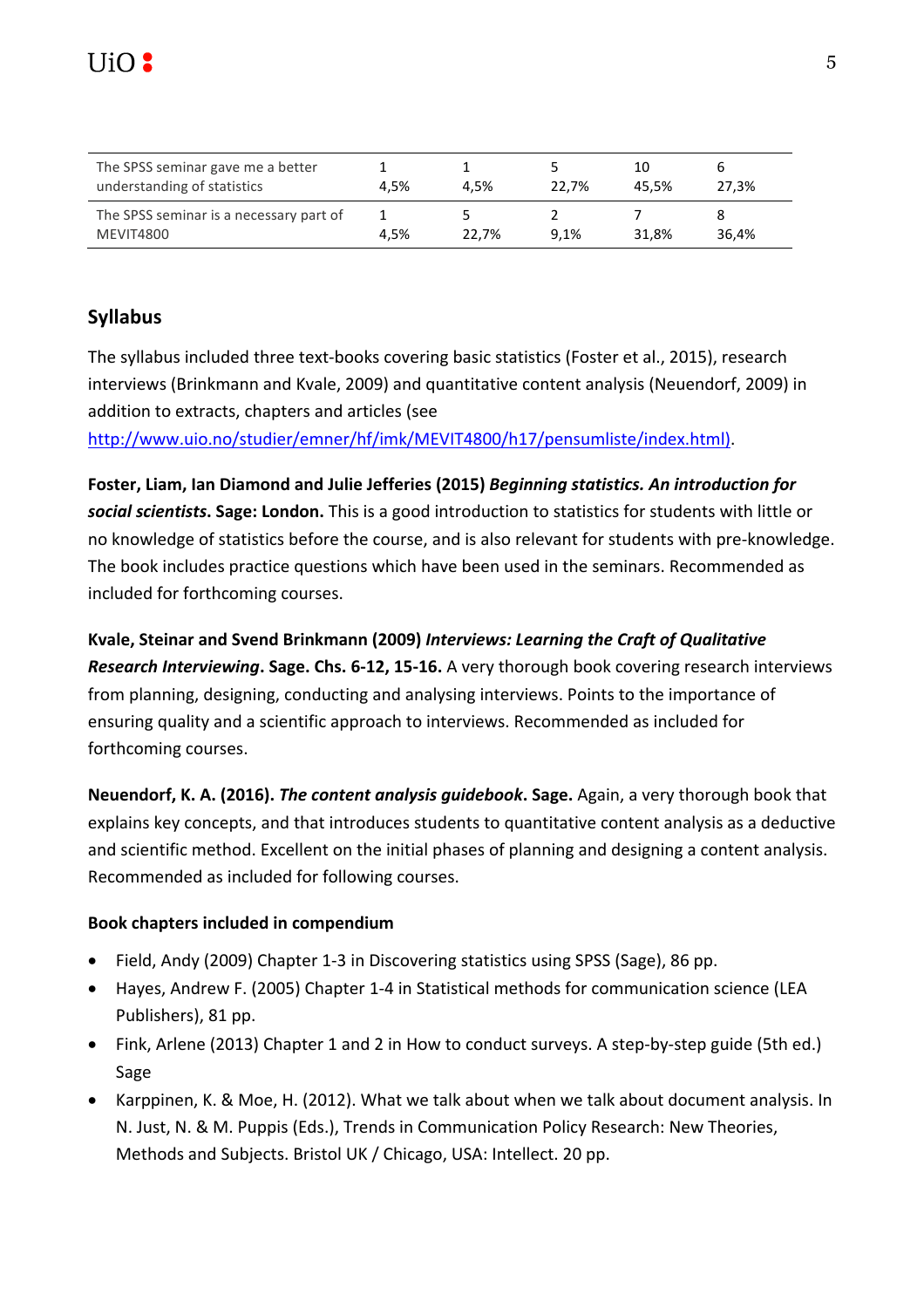

The extracts from **Field and Hayes** are excellent (both should be updated to the newest version of the books). The complete books are too extensive for the course content and learning outcomes, yet selected introductory chapters should remain part of the compendium.

**Fink** is satisfactory as a guide for how to design survey-studies, yet it might be worth-while to look for other resources.

The chapter by **Karppinen and Moe** is the only text on the syllabus that covers document analysis.

Most students reported to be relatively satisfied with the syllabus (see Table 6). The answers to the open questions suggest that some students found the literature "dense and complex" or difficult (see Appendix), which again point to how many students prefer the lectures and seminars to keep close to the syllabus, and to cover the topics on the syllabus in a slower pace.

### Table 6: From mid-term evaluation, conducted when 6 out of 7 lectures had been given. N=33

|                                          | Verv<br>dissatis. | Dissatisfied | Neither/<br>nor | Satisfied   | Verv<br>satisfied |
|------------------------------------------|-------------------|--------------|-----------------|-------------|-------------------|
| How satisfied are you with the syllabus? | 0<br>0%           | 15.5%        | 11<br>34.4%     | 13<br>40.6% | 9.4%              |

## **Exam and exam results**

The exam was given as a four-hour written exam (Inspera) and included eight tasks covering qualitative research, content analysis and key concepts in statistics.

The exam was graded by Arne Holm (NIBR) and Marika Lüders. Karoline Ihlebæk served as "bedømmersensor" and received all exams assessed as F or E, as well as examples of exams assessed as A, B, C and D.

Figure 1 shows the distribution of grades on the exam. Of 55 students who took the exam, two students failed. Most students did very well on the exam.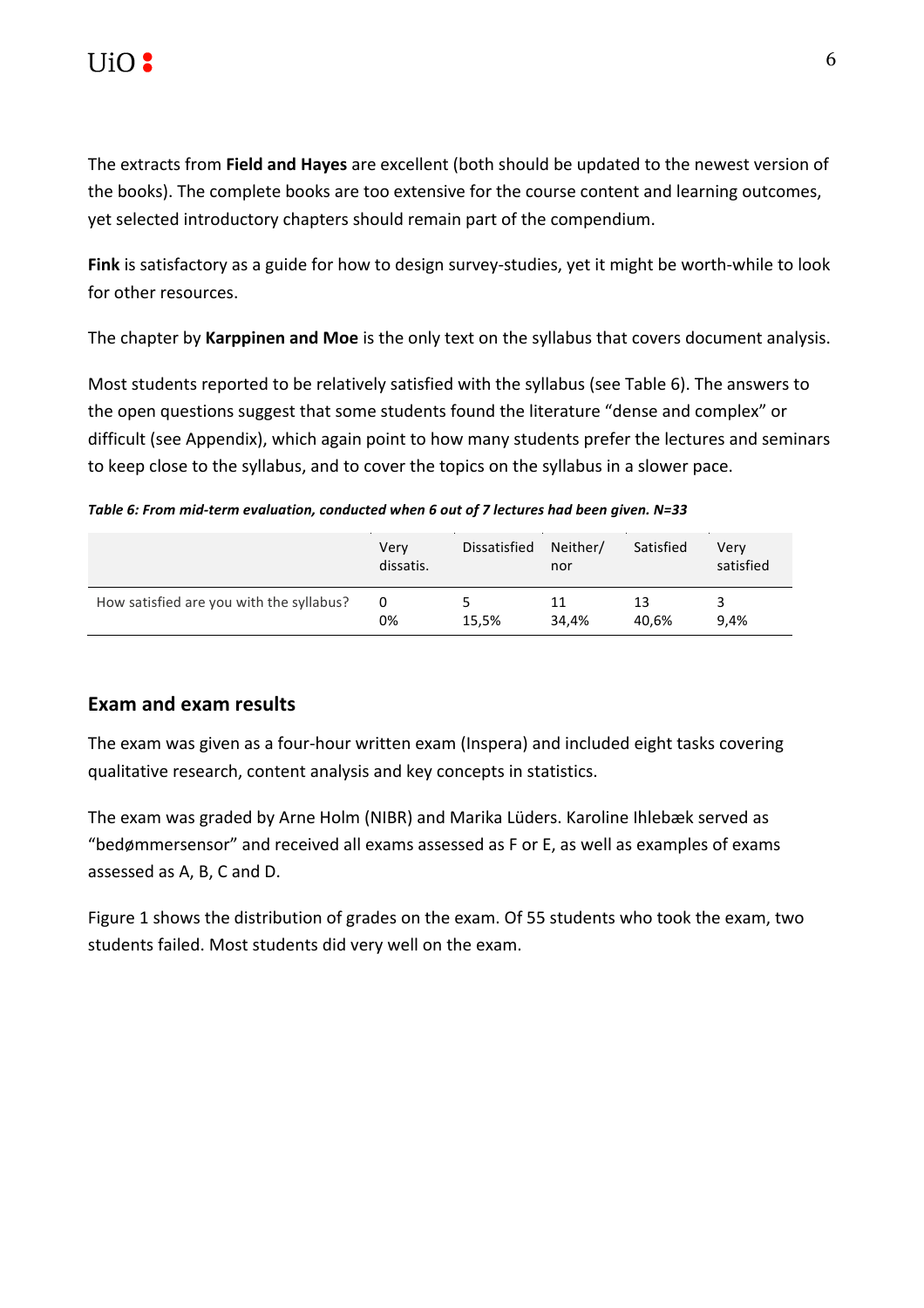## UiO:



*Figure 1: Results from the written exam*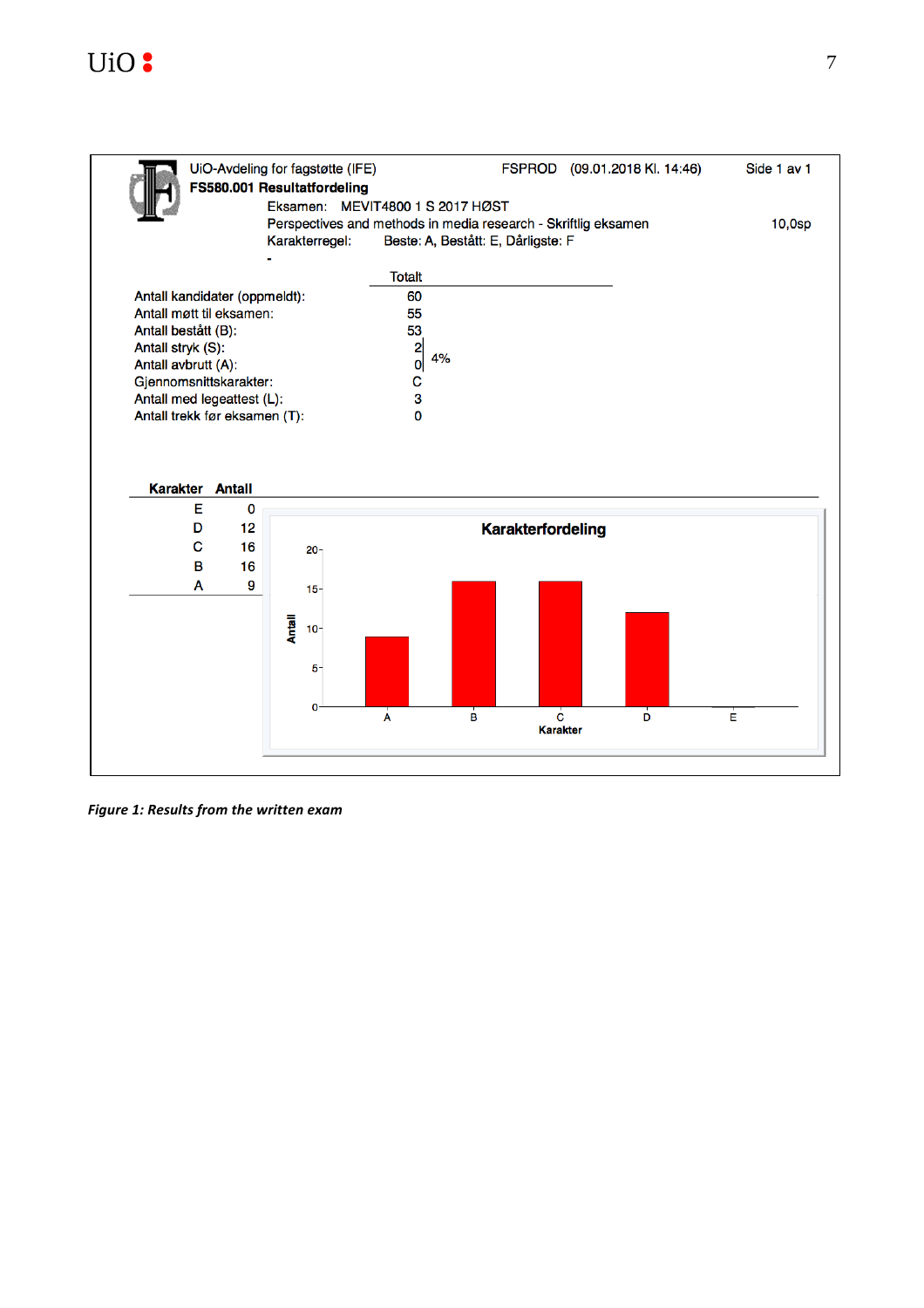## **APPENDIX: ANSWERS TO OPEN QUESTIONS**

What, if anything, do you think has worked well for the course this semester? Consider for instance the curriculum, the teaching during lectures, the teaching during seminars.

### **Comments given about the seminars**

- the seminars have worked well. It's easier to get an understanding of the topics when we are in smaller groups, and the lecturers seem to be more confident
- The seminars have helped in understanding the concepts
- The seminars are good to work in the topics
- $\bullet$  It is good to do practical work in groups at the seminars
- The seminars are really helpful to consolidate the knowledge
- $\bullet$  The seminars give a good way of practicing theory
- Open discussions in seminars are useful
- The seminars have been very useful, especially when working with different examples and work with the methods. And in the lectures it's good that you have a mix of theory and examples.

### **Comments given about the lectures**

- more to the point contents in lectures
- You have both given a lot of examples, which helps us putting concepts into "real life context".
- The summarizing from the syllabus is very helpful, and lectures are always open to clarify concepts we might have trouble understanding.
- Good use of explanations during lectures
- learning about the practical work needed for a research paper
- Kahoot is fun. What about having one before break or right after the break, instead of at the end.
- The curriculum and the seminar about our assignment
- I think the lectures have been very useful, because of the use of examples

### **Other comments:**

- The books have given enough information to allow us to accrue knowledge on the subjects.
- The curriculum
- Marika er flink til å fange opp signaler fra elevene om hva som er vanskelig og bør vies oppmerksomhet.

## What do you think we could have done differently or better so far during the course? Consider for instance the curriculum, the teaching during lectures, the teaching during seminars.

### **Time and scope issues**

• Too little time to finish the actually tasks in the seminar. Curriculum feels to wide for the course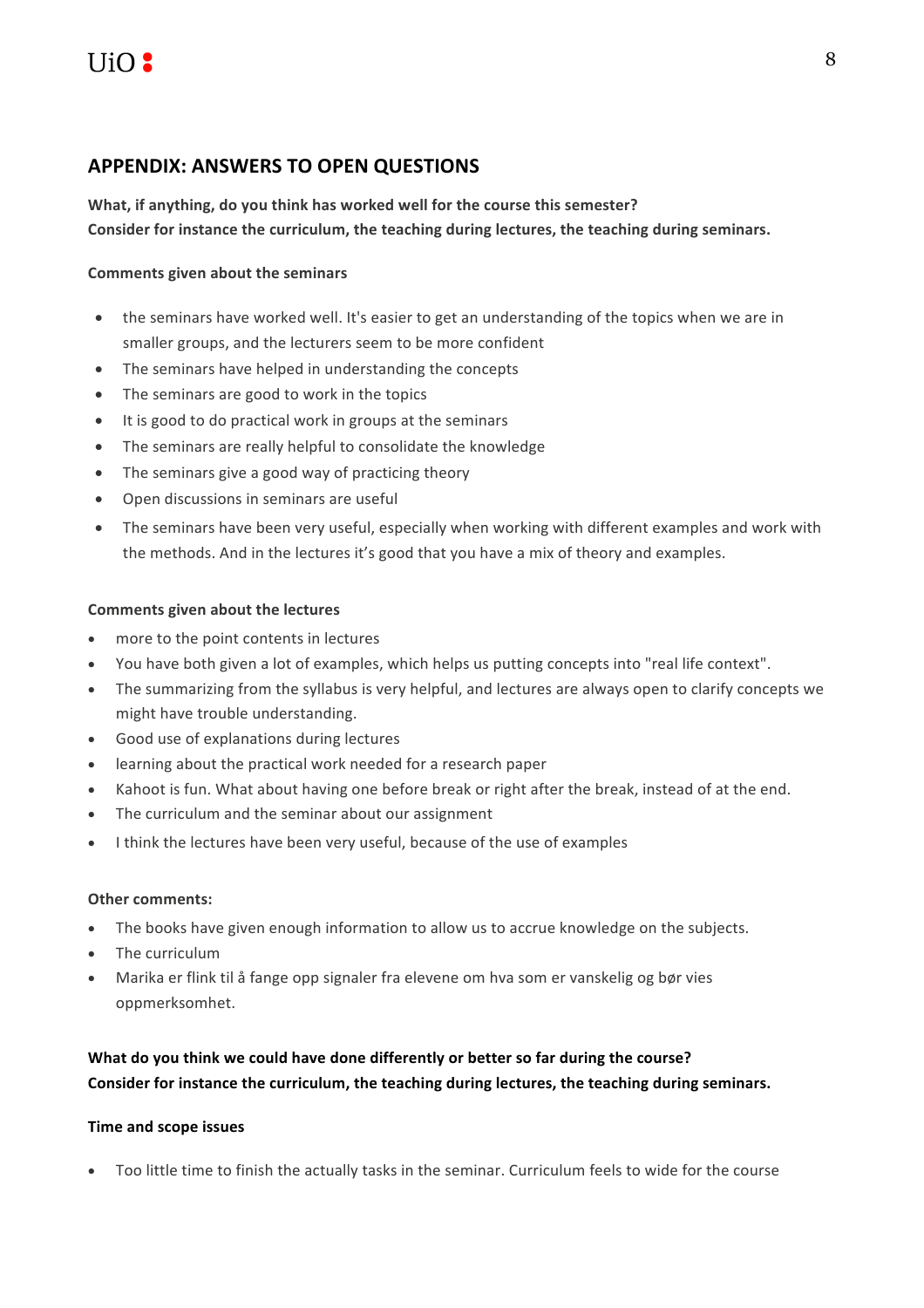

- My biggest complaint would be that we have so much material to cover during one lecture/seminar that everything seems a bit rushed. We do not have enough times to take down notes and write commentary/have discussion because we need to cover more material.
- Way too much to learn very often. If you try to teach us way too many things at once, we don't learn much. If you slow down the tempo, don't rush and maybe alternate your teaching methods we will hopefully learn more and more easily.
- I think some of the lectures has been a bit heavy, with a lot of information that the lecturer has struggled with communicate what they really want us to do
- It is hard to follow the lectures because you spend little time on each topic

### **Lecture issues**

- The lectures need to reflect the reading. We've mostly had quite a lot of dense and complex literature to read, but most of the lectures have been superficial and not reflected the complexity of the reading.
- I don't like when the lectures become seminars in terms of style.
- More interaction in class. Lectures tend to take long. And please fix the clock, it will prevent a lot of people looking on their phones
- Way too much to learn very often. If you try to teach us way too many things at once, we don't learn much. If you slow down the tempo, don't rush and maybe alternate your teaching methods we will hopefully learn more and more easily
- Litt mye tekst på powerpointene og mye å lese i forelesningene. Det kan bli vanskelig å henge med
- a more pedagogical approach, more pedagogical slides, the students are new to the courses keep that in mind!
- You shouldn't move so fast with the powerpoint! And less text on the slides.

### **Other comments**

- Vi kunne med fordel ha jobbet mer praktisk med pensum
- Gjør pensum til et kompendium. Kjip at bare bruddstykker fra hver bok er interessant. Gjør studiet mer interaktivt, med f. eks. ukentlige seminaroppgaver.
- Maybe merge MEVIT4800 and MEVIT4000 as one class it would tie together nicely
- specific topic discussion in more clear way
- give more examples when clarity defines
- The work we did in summegrupper i thought could have been done easier, so that we could spend more time actually doing the tasks and less time understanding the task (especially on the interview lecture).
- Used more in depth examples, and just generally more explanations or application to real life
- Seminar activities in Cristina's seminars could be clearer (what is expected of us to do etc.)
- Use less time on interview questions. It's very basic..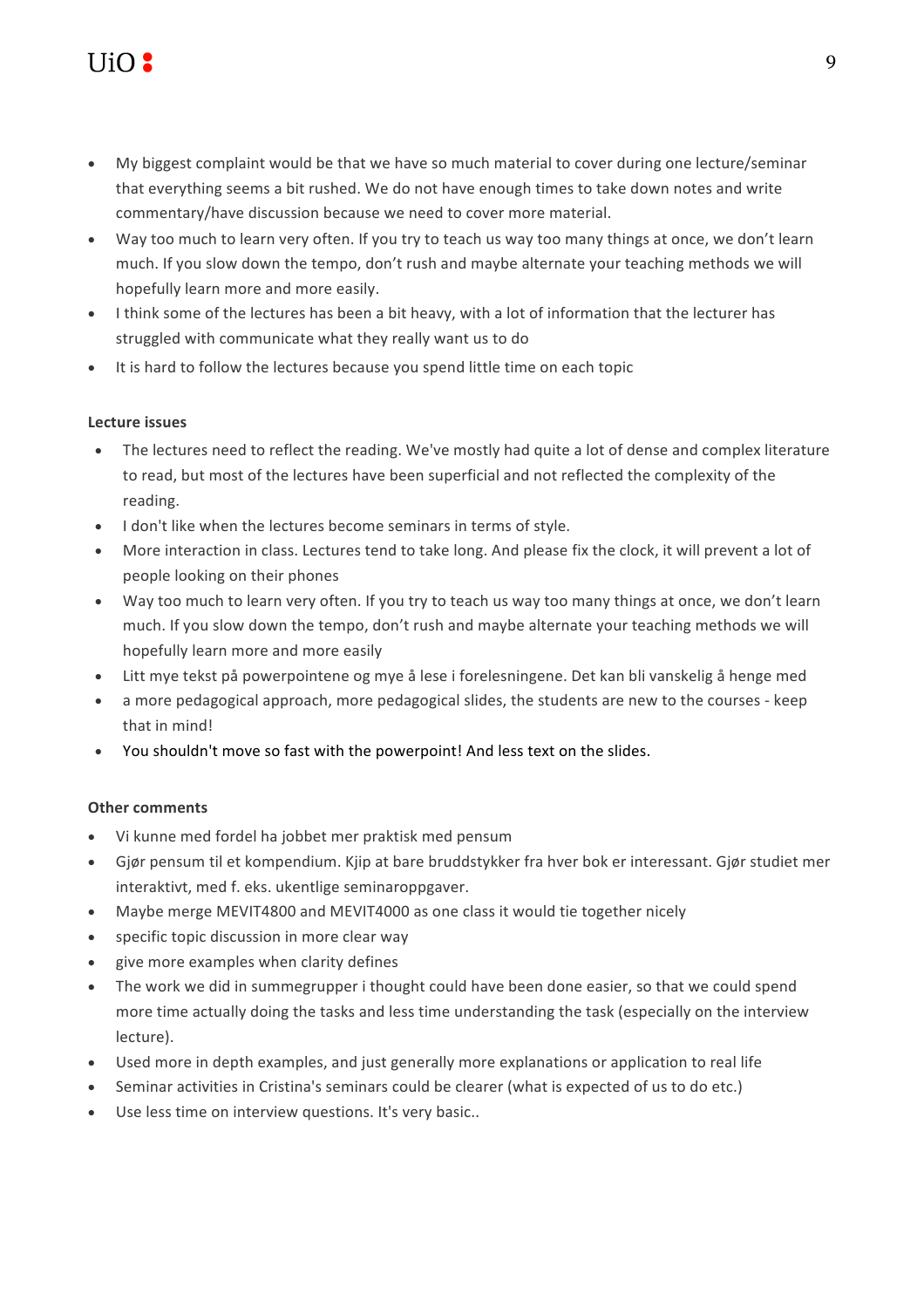

### **Is there anything else you would like to mention about the course so far?** Maybe you have something on your mind that didn't fit the questions above? Now's your chance!

- It's was interesting
- Course has been very informative
- the setup doesn't work well. Would have been better to hva methods and theory courses early in the semester, and the use what we've learned in master thesis class later in the semester.
- The books are crazy expensive for this course and the interview book is very similar to other interview books on BA level.
- not getting proper idea of class content on assignment
- I have rarely experienced a worse approach to teaching methods. I'm really disappointed.

### From final evaluation: If you have any other comments, do let us know:

- Utrolig unødvendig med 'lurespørsmål' på en sånn type eksamen. Dere hadde vel greid å skille klinten fra hveten på en annen måte.
- Vanskelig pensum som blir enda vanskeligere fordi der læres kun på engelsk.
- Det var noen uklarheter for viktig dokumentanalyse og andre temaer i emnet faktisk var, samt resulterte dette i at enkelte forelesninger ikke dekker emnet så godt som jeg hadde ønsket. Særlig med tanke på intervjuer som forskningsmetode, der boken ga et mye bredere spekter av mye som aldri ble navnet i forelesningen. Ellers var det veldig lærerikt og bra!
- I think the course was great, there was never boring moment during the lectures or seminars (for me). The only thing I disliked is the exam; I don't think the type of exam we had is the best way for students to present their knowledge. It's almost like a Who's-Got-The-Best-Memory test, and it doesn't encourage learning. If we had a semester report, I think it would have been better. This way, the students would have to read and understand terms and concepts throughout the semester (maybe in the form of minor tasks, like the SPSS assignment) instead of trying to learn all the concepts 3 days before the exam. I think most people would get a better understanding of the methods this way.
- Not all exam topics was covered in lectures. Some exam questions were very unspecific
- We were told we wouldn't get any questions concerning ethics on the exam, but the first one could to some degree be an ethics-question. But overall, good course!
- I think both the lectures and the seminars were rushed. Many concepts were hurriedly accounted for and it was often not easy to grasp all the concepts. In many lectures I felt kind of uneasy trying to keep up with the lecturers rapid rate. I also did not see the "bigger picture" and how many of the methods and their concepts are interlinked in class lectures. However I think MEVIT4800 is important for us before we start with our master project.
- Oppgaveteksten på eksamen burde også vært tilgjengelig på norsk
- Quite a complicated course over all. If you haven't had statistics earlier it's very difficult to keep up.
- Ble fortalt i forelesning at det ikke kom noe om etikk på eksamen, hadde ikke forelesning om det engang; også kom det likevel på eksamen. Var også rart at oppgave to og tre overlappet hverandre (validitet, relablitet osv.). Forelesningene om intervju forberedte oss overhodet ikke til spørsmålene vi